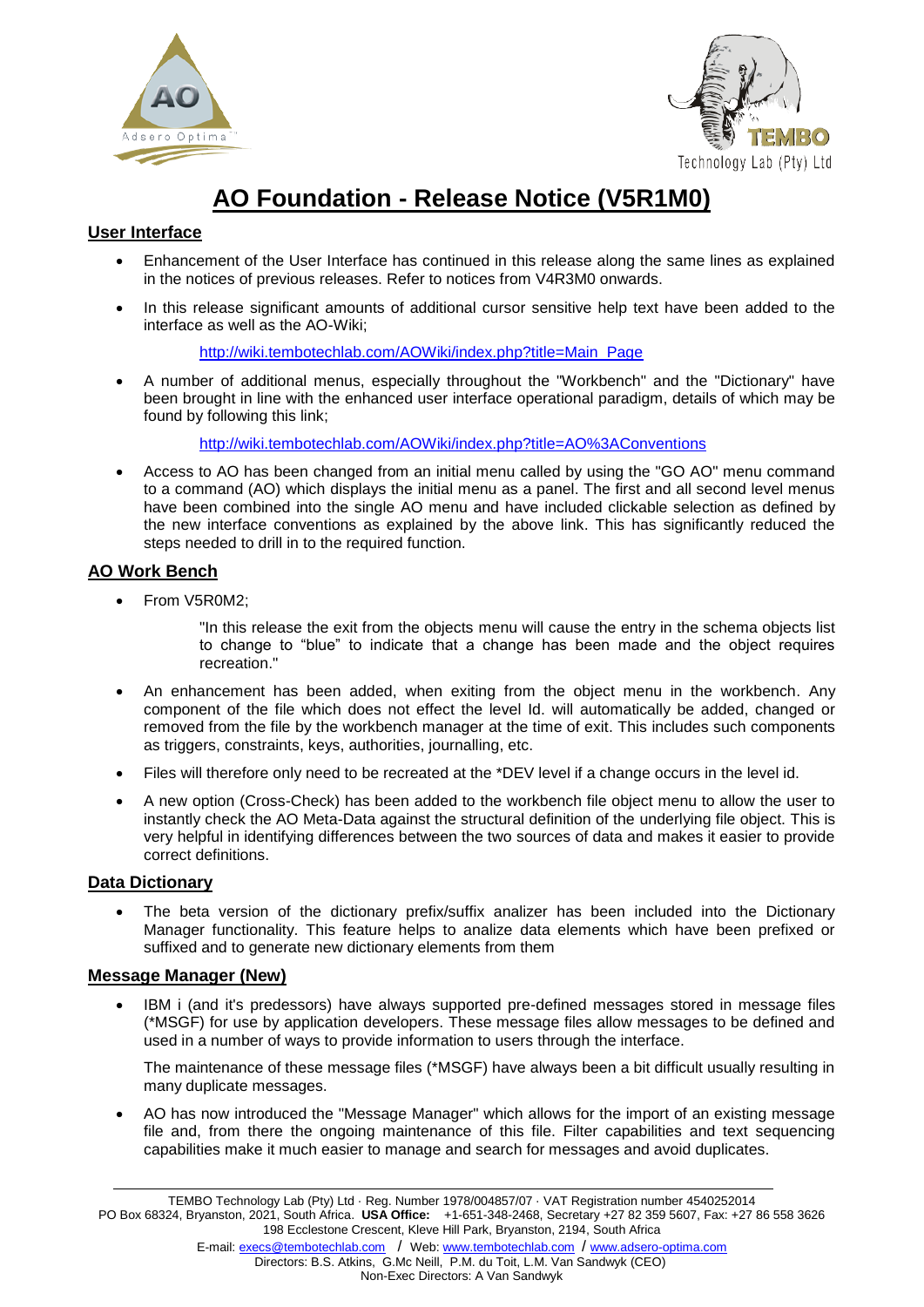



#### **General**

- A considerable effort has been applied to the consolidation of code within the AO product to ensure greater agility and flexibility in bringing new requirements and corrections to production.
- Several bugs and other problems, primarily in the user interface have been corrected.

#### **Adsero Optima Open (New)**

AO Open (AOO) Is an add-on component to the AO Foundation product, licensed from the Relational Data Corporation, which provides a NATIVE IBM i based environment for delivery of a rich graphical user interface for access from any device, anywhere, at any time.

AOO delivers a native device-agnostic user interface (also known as "delivery channel") with dynamic, adaptive multi-channel user interface rendering, into a central Portal. This enables easy support of rich, thin (or fat) user interfaces on mobile devices, browsers and potentially any future disruptive technology. Developers can then rapidly (but gradually) convert entire green screen applications for improved end user productivity, focusing on maximum ROI achievement.

The "AOO OnePoint Portal" is a framework for user authentication and access to all of your web-based applications.

We believe you will be impressed by the speed, ease of use, power, functionality, and scalability of the portal and the applications that we deploy within it. Perhaps more importantly, we hope that we can provide you with something that fits your goals as an organization and gives you a solid return on investment.

Often the question comes: "Is this really running on an IBM Power System?" We assure you that it is – we pride ourselves on streamlined programs. Your IBM server is already a great value, and we will help you get even more out of it. Some of the other characteristics you will find in "AOO OnePoint Portal" include:

- Single point authentication
- Browser based run-time environment
- Intuitive Navigation and Menus
- Finite and granular Administration Control
- Integrated, centralized application deployment
- Built-in functionality the portal uses a centralized architecture to define and store the common data used by all of our applications

Currently this feature is available as a separately downloadable zipped save file. The file and instructions for download and installation are available on the "downloads" tab on the AO website, [www.adsero-optima.com.](http://www.adsero-optima.com/)

#### **AO Open Source Project (New)**

- TEMBO Technology Lab (Pty) Ltd has decided to support the Open Source Initiative (OSI) by providing procedures, service programs, programs and various other component templates in line with TEMBO's modernization philosophy and roadmap.
- These open source components will be included in all AO releases from this one (V5R1M0) onwards, and provided in the AO\_OSP schema, under the MIT License (MIT).
- Any new or changed components of AO\_OSP released with AO Foundation will be documented in the release notice for each new release. This release contains version 1.0 of AO\_OSP.
- Always move the contents of the AO\_OSP schema to another, unrelated schema of your own making. New versions of the open source code (AO\_OSP), included in future releases of AO